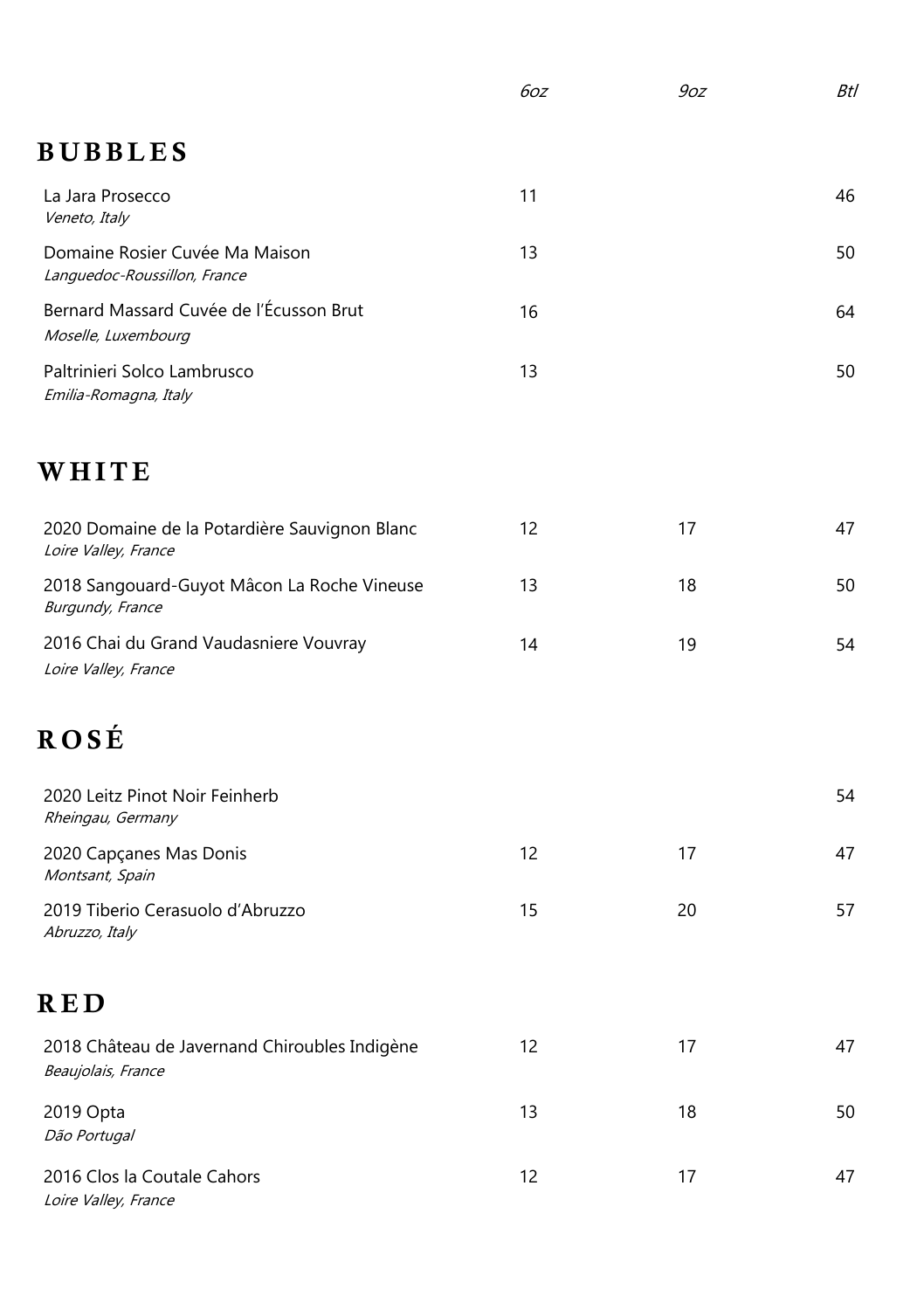| 2017 Les Launes Crozes-Hermitage Delas<br>Côtes du Rhone, France | 65  |
|------------------------------------------------------------------|-----|
| 2018 Farina Amarone Della Valpolicella<br>Veneto, Italy          | 90  |
| 2010 Chateau Musar<br>Bekaa Valley, Lebanon                      | 170 |
| <b>ROTATING DRAUGHT 160Z</b>                                     |     |

| Frau Lisa Vienna Lager    |  |
|---------------------------|--|
| Situation, Edmonton   5%. |  |

## **CANS**

| Früh Kölsch<br>Cölner Hofbräu Früh, Cologne, Germany   4.8%   500ml                                | 9  |
|----------------------------------------------------------------------------------------------------|----|
| Prairie Fairy Blackberry Wheat Ale<br>Sea Change, Edmonton   5%   473ml                            | 9  |
| Vache Folle ESB<br>Microbrasserie Charlevoix, Baie-Saint-Paul, Quebec   5.5%   473ml               | 11 |
| Page Turner IPA<br>Situation, Edmonton   6.5%   473ml                                              | 9  |
| <b>BOTTLES</b>                                                                                     |    |
| True North Cider Raspberry Hopped<br>Camrose, Alberta   6.5%   500ml                               | 14 |
| Bigoud Cidre Artisanal Le Brun Brut<br>Brittany, France   5.5%   750ml                             | 22 |
| Separated to a Degree<br>Trial & Ale, Edmonton   6.4%   750ml                                      | 35 |
| A Cordial Invitation<br>Trial & Ale, Edmonton   6.9%   750ml                                       | 35 |
| Vache Folle Imperial Milk Stout<br>Microbrasserie Charlevoix, Baie-Saint-Paul, Quebec   9%   500ml | 16 |